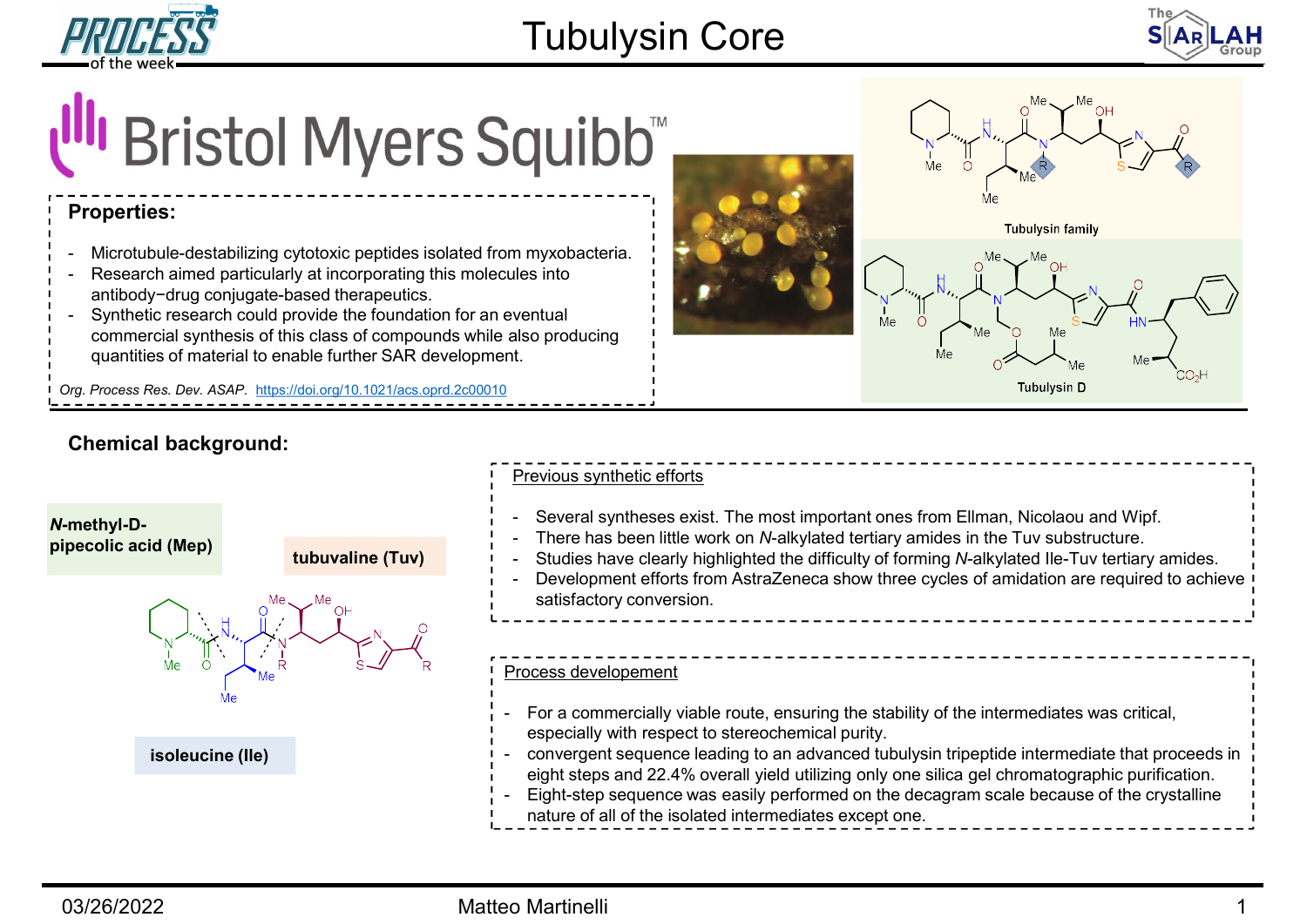



# Ellman's synthesis:

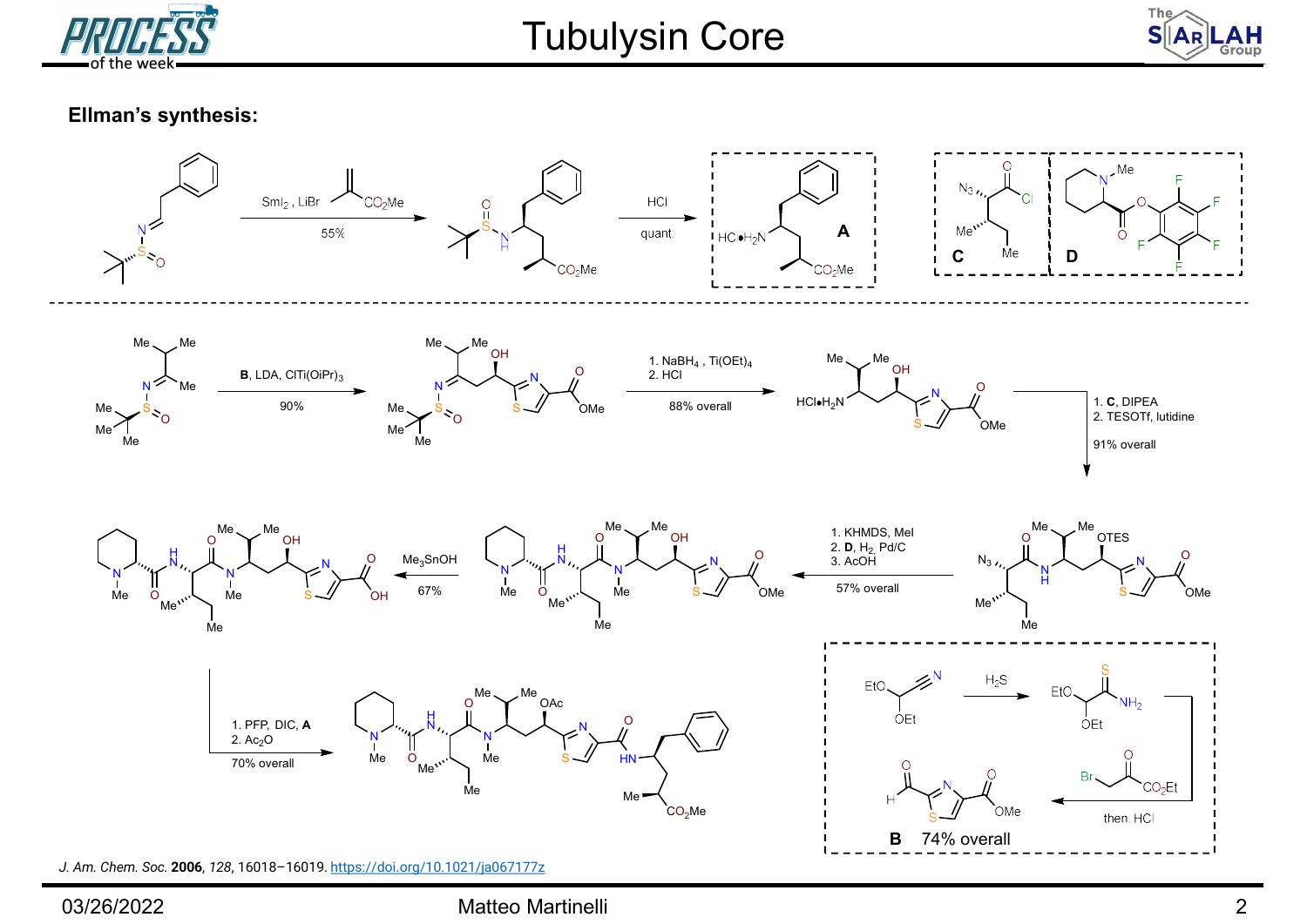

03/26/2022